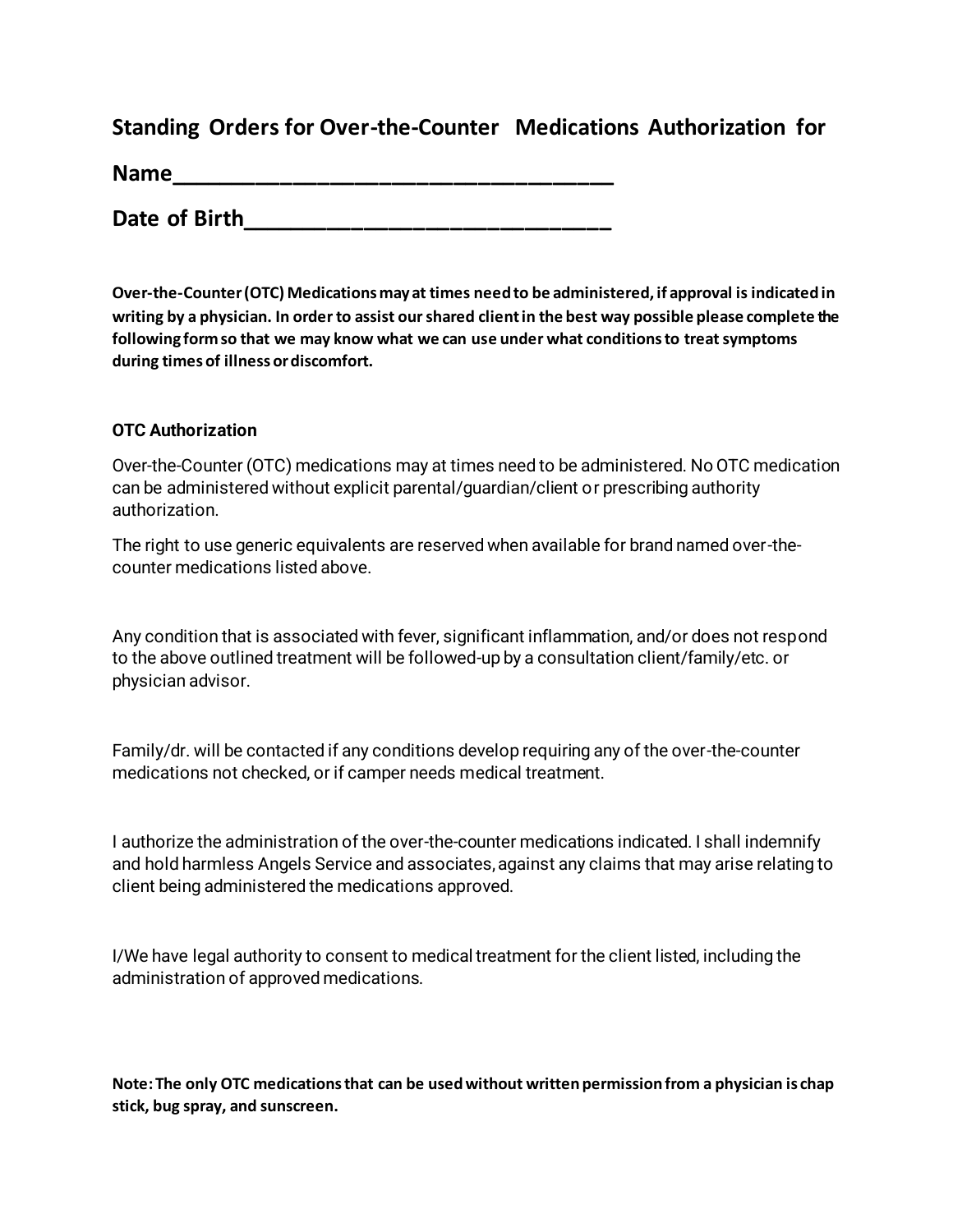# **ALL MEDICATIONS WILL BE GIVEN ACCORDING TO THE DIRECTIONS ON THE BOX UNLESS OTHERWISE DIRECTED IN WRITING ON THIS FORM**

## **OTC Medications**

\* Advil/Ibuprofen for pain

Yes

No

Instructions:

\* Acetaminophen for pain

Yes

No

Instructions:

\* Aspirin for pain

Yes

No

Instructions:

\* Benadryl/Diphenhydramine as directed for nasal congestion or allergy relief

Yes

No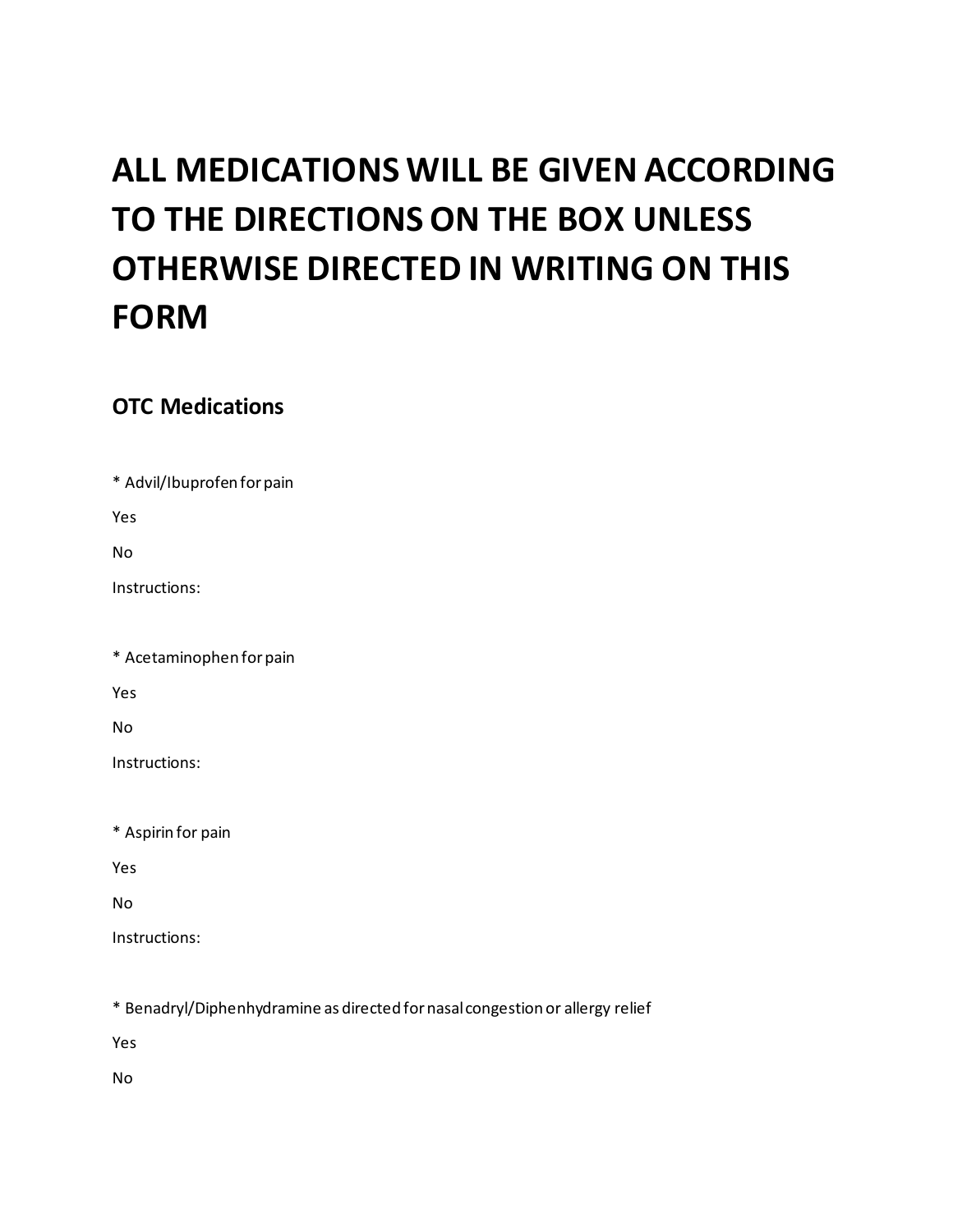Instructions:

\* Calamine Lotion for skin irritations or bug bites

Yes

No

Instructions:

\*Menthol Cream for sore muscles

Yes

No

Instructions

\***Methyl salicilate**, **menthol**, Eucalyptus Oil, Turpentine Oil (Deep Heat Heat Rub) for sore muscles

Yes

No

Instructions

\* Hydrocortisone ointment as directed for mild skin irritations or poison ivy or insect bites

Yes

No

Instructions:

\* Kaopectate or Imodium for diarrhea

Yes

No

Instructions:

\* Loratadine (Claritin) or Cetirizine (Zyrtec) for allergies

Yes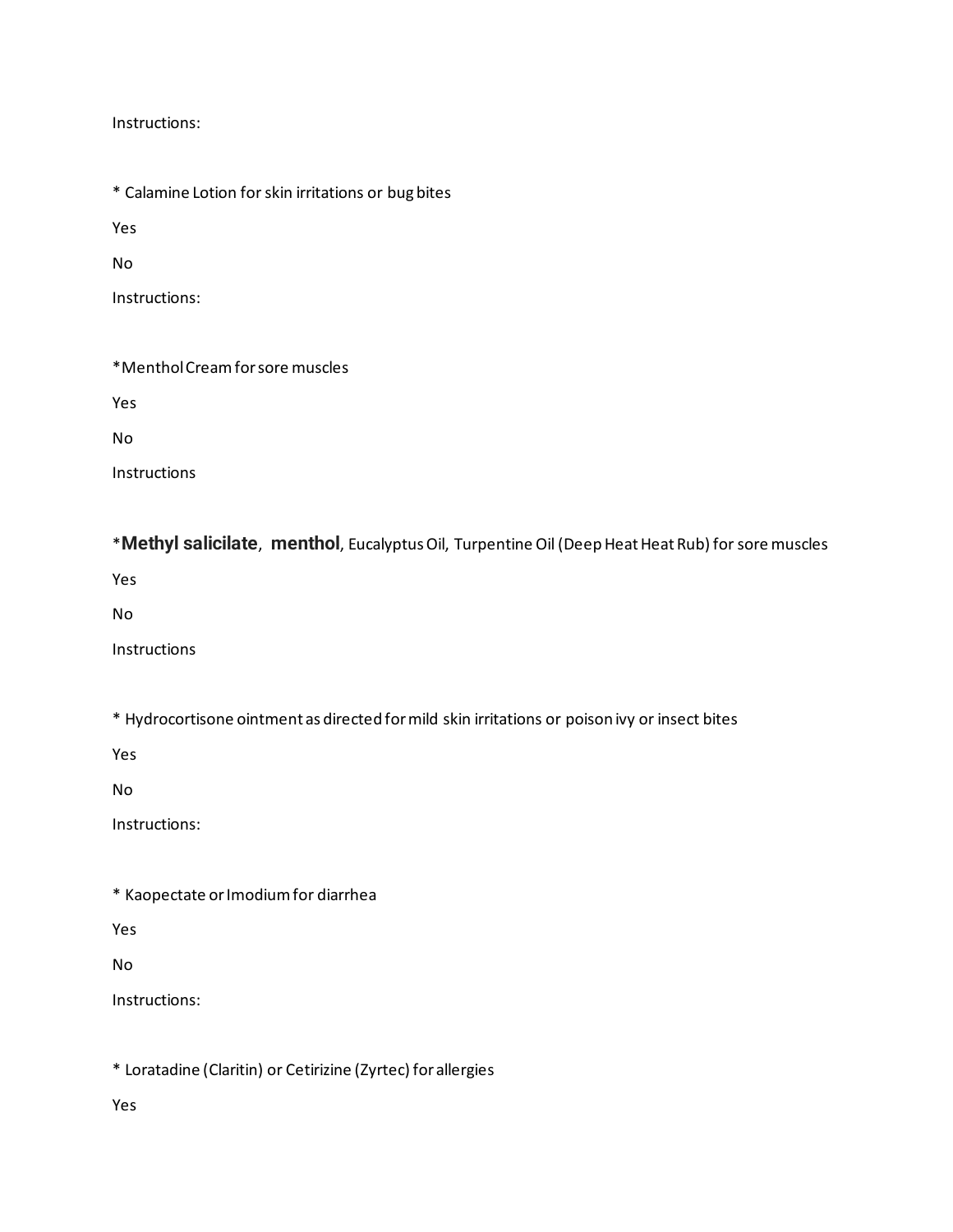No

Instructions:

\* Milk Magnesium or stool softener or glycerin suppository or enema for constipation

Yes

No

Instructions:

\* Ointments for minor wound care or first aid as directed (Antiseptic or anti-itch or anti-sting or antibiotic or sunburn). Including **A and D ointment, Alovera,** bacitracin zinc and polymyxin B sulfate (Polysporin) or bacitracin zinc, polymyxin B sulfate and neomycin sulfate (Neosporin), or dettol.

**Yes** 

No

Instructions:

List any of the above disallowed:

\* Pepto Bismol or Mylanta for upset stomach or nausea

Yes

No

Instructions:

\* Robitussin or other cough syrup as directed for cough

Yes

No

Instructions:

\* Rolaids or Tums for acid reflux or heartburn or indigestion

Yes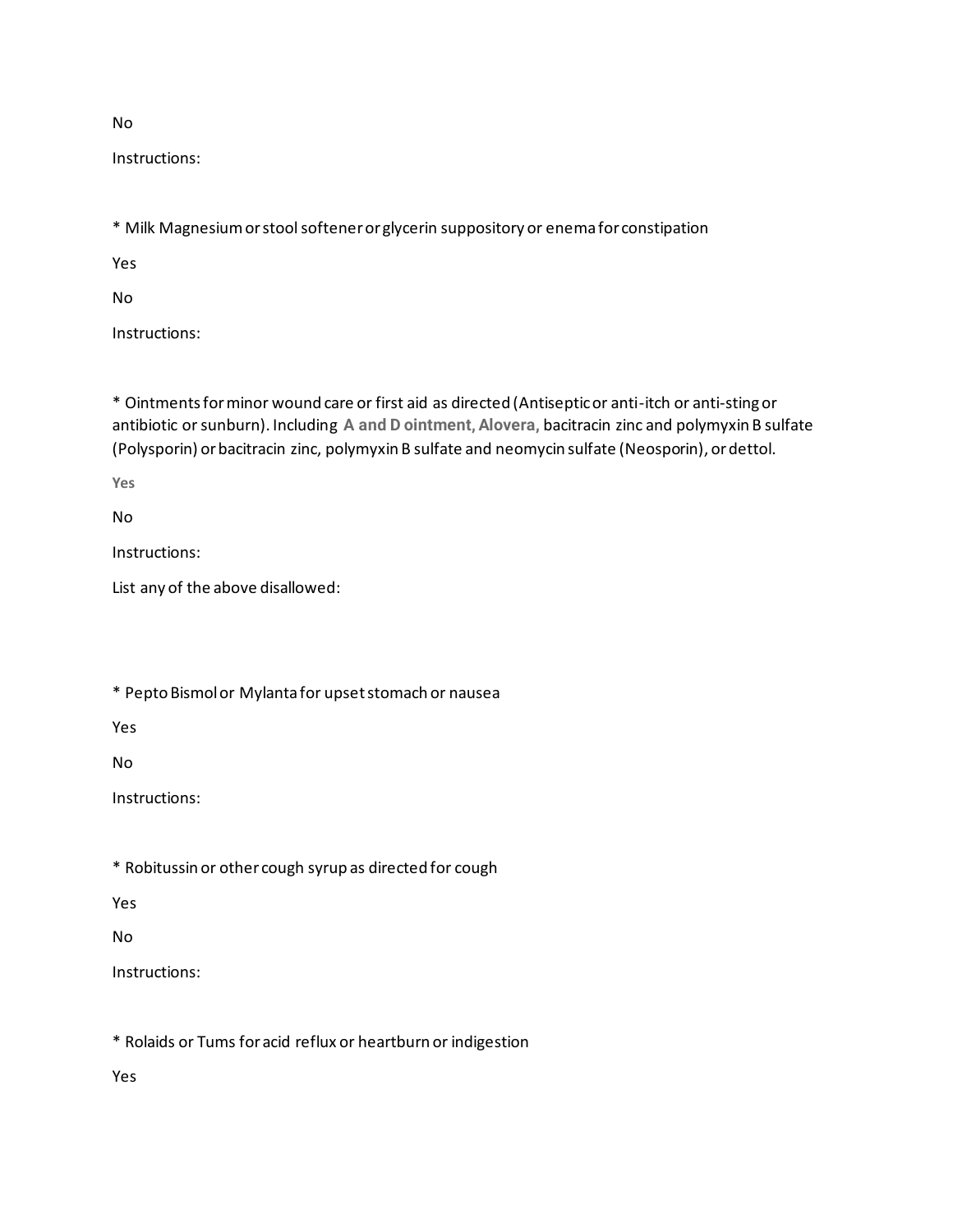#### No

Instructions:

\* Throat lozenges and or spray for sore throat

Yes

No

Instructions:

\* Visine or artificial tears for minor eye irritation

Yes

No

Instructions:

\* Saline irrigation to eye or ear for floating body

Yes

No

Instructions:

## **Eye, Ear, Nose, Throat**

\* Visine eye drops or artificial tears for minor eye irritation

Yes

No

Instructions

\* Orajel, Carmex, or Camphophenique for mouth sores

Yes

No

Instructions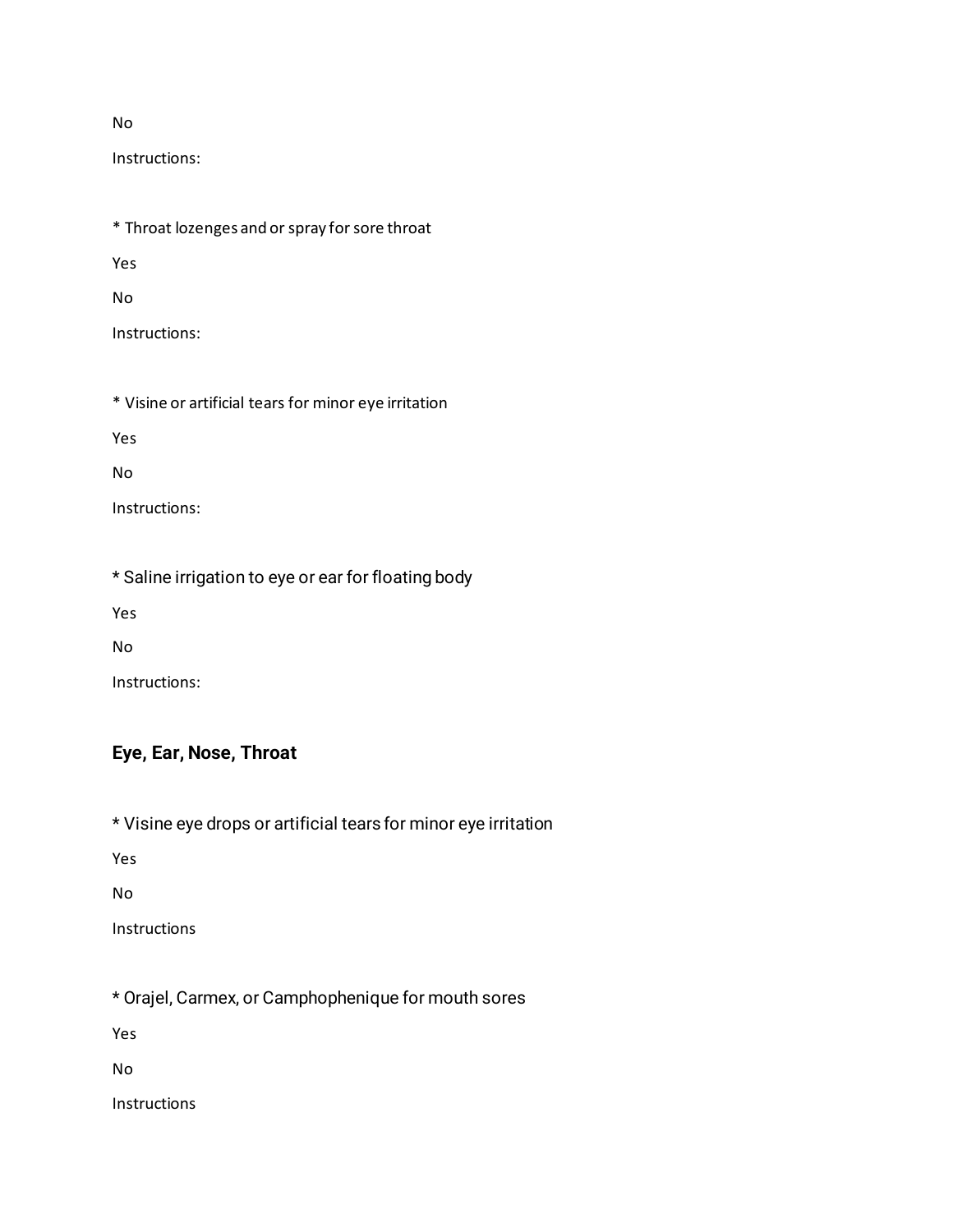\* Warm salt water gargle for sore throat

Yes

No

Instructions

\* Chloraseptic spray for sore throat

Yes

No

Instructions

\* Throat lozenges for sore throat

Yes

No

Instructions

\* Swim-ear or alcohol gtts (4-5) to affected ear for assistance in clearing ear after swim or shower. If known perforated eardrum or PE tubes: place Vaseline- coated earplug in ear canal and keep ear above water

Yes

No

Instructions

\* Dimetapp Elixir 1-2 tsp by mouth every 4-6 hours for cold/ allergy symptoms

Yes

No

Instructions

\* Robitussin DM 1 tsp by mouth every 6-8 hours for cough, Mucinex by mouth or mentholatum inhaled per instructions.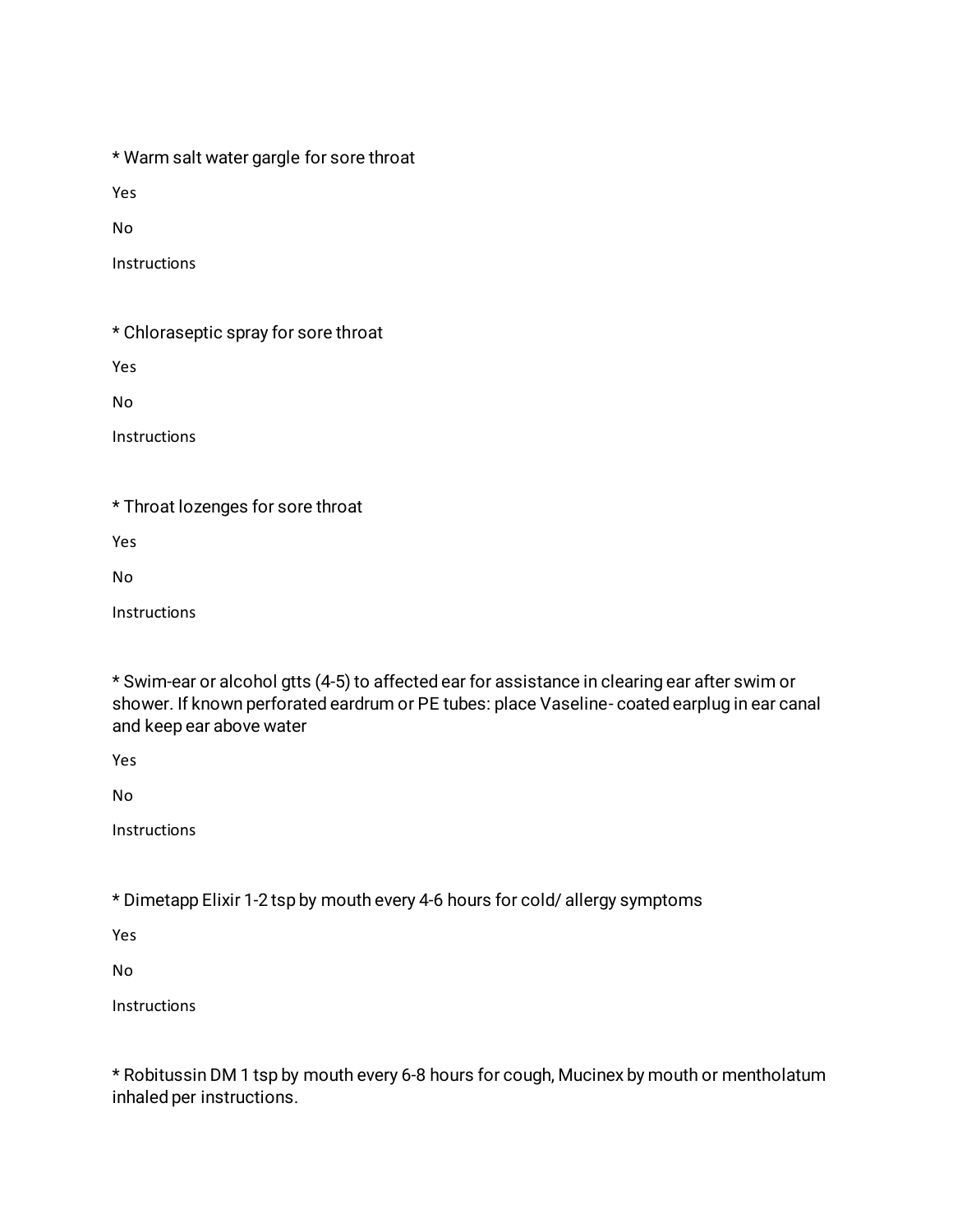Yes

No

Instructions

\* Diphenhydramine liquid 1-2 or 2-4 tsp (age/ weight dependent) by mouth every 4-6 hours for cold/ allergy symptoms

Yes

No

**Instructions** 

\* Diphenhydramine allergy chewable 12.5 mg 1-2 or 2-4 (age/ weight dependent) by mouth every 4-6 hours - for cold/ allergy symptoms

Yes

No

**Instructions** 

## **Gastrointestinal**

\* Imodium 2 caplets by mouth after first loose stool, 1 cap by mouth after each subsequent loose stool

Yes

No

Instructions

\* MOM 15-30 cc or 1 capful Miralax as needed for constipation

Yes

No

**Instructions** 

\* Colace one cap by mouth 1-2x daily for constipation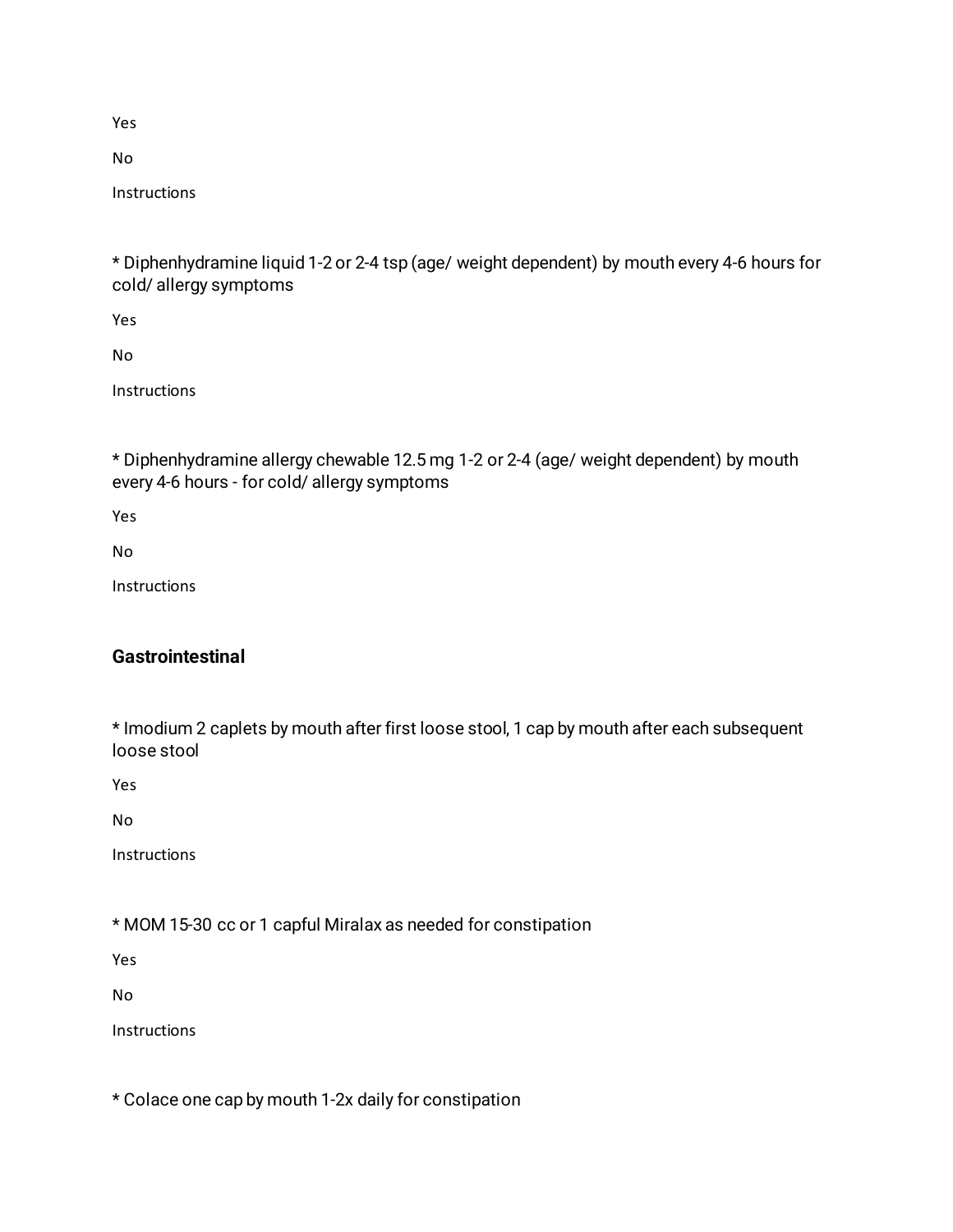Yes

No

**Instructions** 

\* Chocolate Ex Lax 1 by mouth as needed for constipation

Yes

No

Instructions

\* Dulcolax or Glycerin suppository 1 rectal as needed for constipation

Yes

No

Instructions

\* Fleets enema 1 rectal as needed for constipation if no BM by 4th day of camp

Yes

No

Instructions

\* Vomiting: Pepto- Bismol 1-2 Tbs, every hour up to 8 doses as needed for nausea/ indigestion/ diarrhea. Gingerale and/or crackers for nausea/vomiting. Nausene 1 tablet for first episode of vomiting.

Yes

No

Instructions

\* Maalox/ Mylanta 15-30 cc or 1 TUMS as needed by mouth for heartburn/ indigestion

Yes

No

Instructions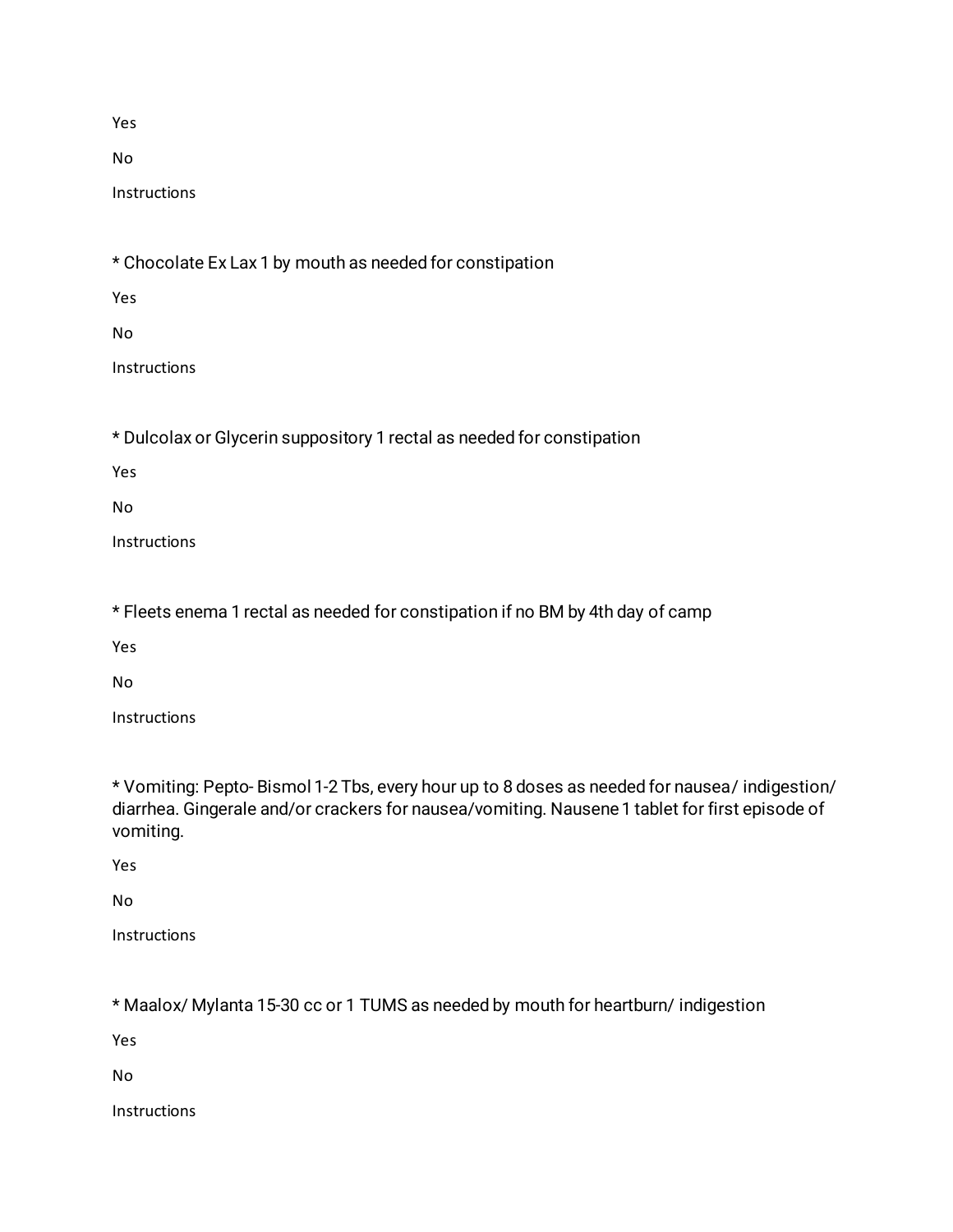\* Cimetidine 200 mg every 6 hours by mouth for acid indigestion

Yes

No

Instructions

## **GenitoUrinary**

\* Desitin cream applied topically as needed for diaper rash

Yes

No

Instructions

\*Witchhazel pads for skin or peri area for skin irritation

Yes

No

Instructions

\* Tinactin applied topically as needed for affected area of fungal rash.

Yes

No

Instructions

\* Preparation H applied every 6-8 hours as needed for hemorrhoid pain

Yes

No

Instructions

### **Dermotological**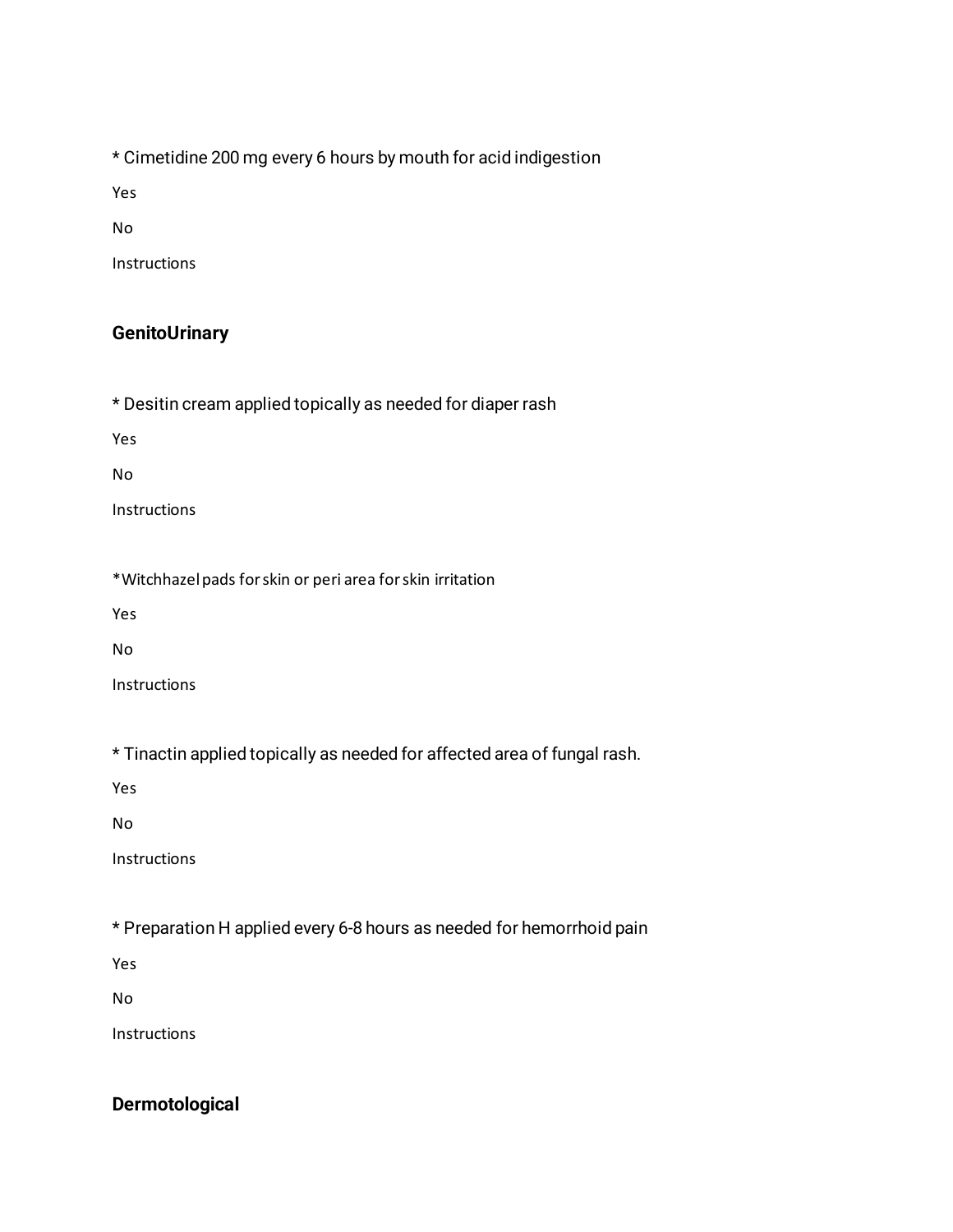\* Tinactin, or equivalent, topically 2-3x times daily as needed for jock itch or athlete's foot

Yes

No

Instructions

\* Calamine lotion topically 2-3x daily for rash

Yes

No

Instructions

\* Hydrocortisone or Benadryl cream or spray topically as needed for itching rash

Yes

No

**Instructions** 

|  |  | * Anti Sting gel for insect sting. |  |
|--|--|------------------------------------|--|
|  |  |                                    |  |

Yes

No

Instructions

\* Any minor wound or abrasion: cleanse with saline, Band Aid wash or Hibiclens, or H2O2.

Yes

No

**Instructions** 

\* Antibiotic ointment and appropriate dressing as needed for signs of infection

Yes

No